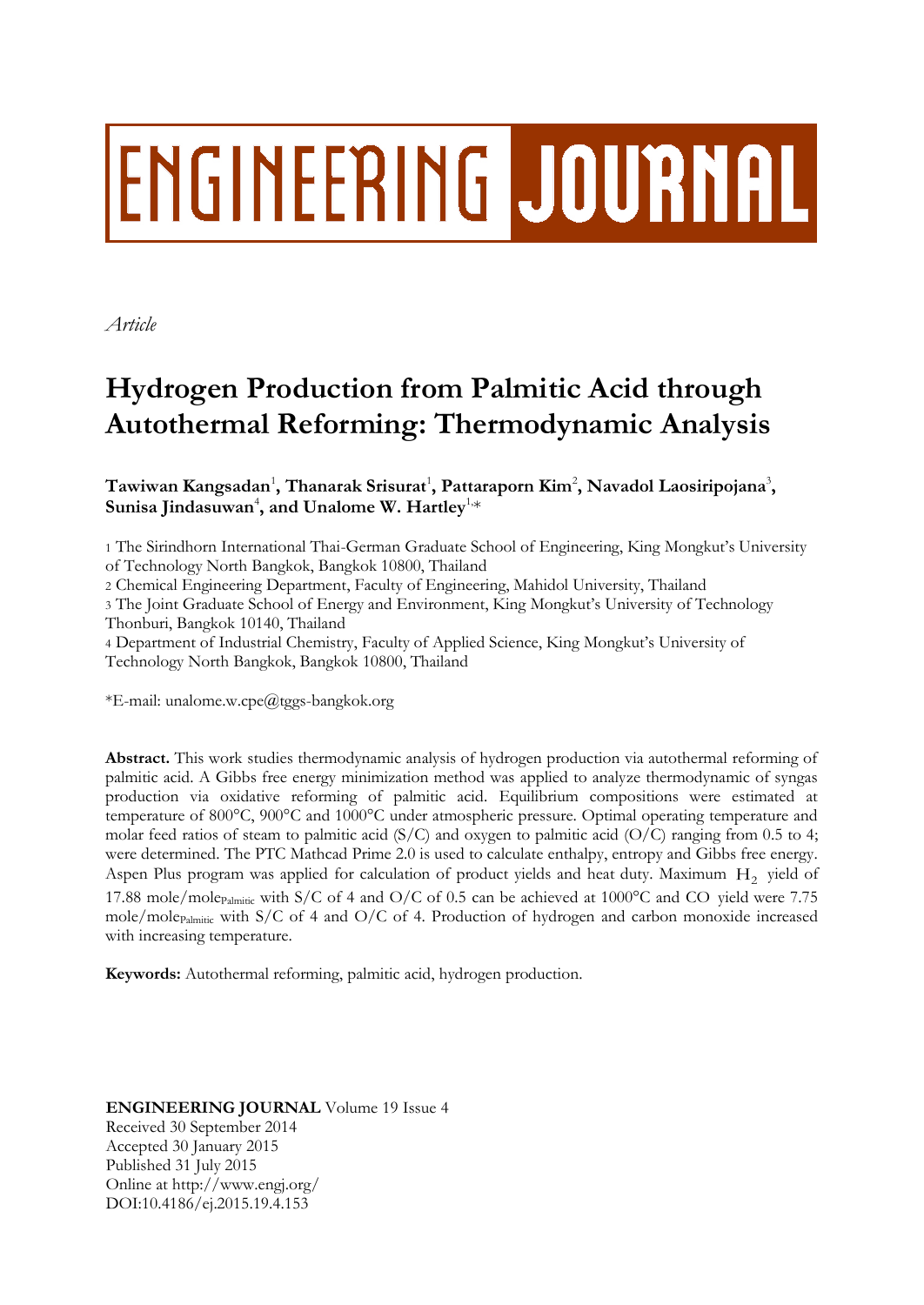#### **1. Introduction**

Oil crisis and shortage of fossil fuels have stimulated the exploration of alternative energy sources. Hydrogen is an attractive source of renewable energy [1] due to its high energy density by weight. Hydrogen is a combustible gas, potentially a clean energy source and industrially used as a precursor in the production of chemicals.

Hydrogen can be produced by several methods including gasification (of feedstocks such as coal, natural gas and biomass), reforming (autothermal reforming (ATR) and steam reforming (SR)), electrolysis of water and fermentation processes [2]. SR is a strongly endothermic reaction where hydrocarbons react with steam while ATR is a reaction between hydrocarbons, steam and other oxygenated compound; such as hydrogen peroxide, oxygen or air. During ATR, partial oxidation (PO) occurs when the system is stoichiometrically oxygen deficient. PO is an exothermic partial combustion of the fuel and oxygenated gas. In this process, heat released during the partial oxidation can be utilized in the steam reforming, supplying the endothermic energy requirement. This will potentially provide a thermally efficient approach when the thermoneutral condition is applied for heat integration in the ATR.

The renewable energy is one of the most promising energies for the future since it can be renewed environmentally-friendly. The exploitation of renewable fuels to fulfill our energy requirements such as hydrogen, bioethanol, dimethyl ether, and biodiesel has been widely investigated to sustain the energy requirement. Palmitic acid ( $C_{16}H_{32}O_2$ ) is a heavy hydrocarbon obtained as a byproduct during biodiesel production. Palmitic acid can be a potential source of hydrogen. However, only a few researchers have presented the catalytic reforming or cracking of palmitic acid to hydrogen [3–7]. In this present study, the autothermal reforming processes of palmitic acid to produce hydrogen. The previous study utilized hydrogen peroxide in autothermal reformer for hydrogen production for application in micro fuel cells. Concentration of carbon monoxide in the product gas was minimized [8]. Palmitic acid steam reforming reaction contains of several minor reactions, for instance, alkanes and alkenes reforming reactions [9]. Steam was fed to reform hydrocarbons and to increase  $H_2$  to CO ratio [10]. Oxygen was added as a coreactant in autothermal or oxidative reforming operation, to reduce carbon formation and required external heat. However, the oxygen decreases the  $H_2$  to CO ratio unavoidably. In this paper, the thermodynamic analysis of hydrogen production via oxidative reforming of palmitic acid using steam and oxygen is simulated. A total Gibbs free energy minimization method was adopted to estimate the equilibrium composition at temperatures of 800, 900 and 1000°C.

#### **2. Methods**

Either (1) equilibrium constant calculation method or (2) minimization of the total Gibbs free energy method should be implemented to predict thermodynamic behavior of the hydrogen production via palmitic acid autothermal reforming using oxygen. In this study, list of possible reactions; such as, alkanes and alkenes steam reforming, water-gas shift, carbon formation [11], coke gasification and Boudouard reaction (disproportionation of carbon monoxide to carbon dioxide and carbon); are summarized. Minimization of the Gibbs free energy is widely utilized in fuel reforming processes and favorable when the reaction is considered at specific temperature and pressure. To compare with the calculation of equilibrium constant method, the Gibbs free energy minimization method is simpler as the former method requires associated chemical reaction information such as enthalpy, entropy and heat capacity of each component. Therefore, the Gibbs free energy minimization method is applied in this work.

#### **2.1. Autothermal Reforming of Palmitic Acid and Its Side Reactions**

The autothermal reforming of palmitic acid has numerous undesirable side reactions because the palmitic acid is a high number of carbon atoms fatty acid. The possible reaction routes of palmitic acid autothermal reforming are shown in Table 1. Seventeen species including palmitic acid ( $C_{16}H_{32}O_2$ ), water (H<sub>2</sub>O), oxygen  $(O_2)$ , hydrogen  $(H_2)$ , carbon monoxide  $(CO)$ , carbon dioxide  $(CO_2)$ , methane  $(CH_4)$ , alkane (  $C_nH_{2n+2}$ ), alkene ( $C_nH_{2n}$ ) and elemental carbon (graphite, C) as a solid were included in the simulation. Not that only gas reaction ( $C_1$  to  $C_5$ ) is considered for alkane and alkene [9].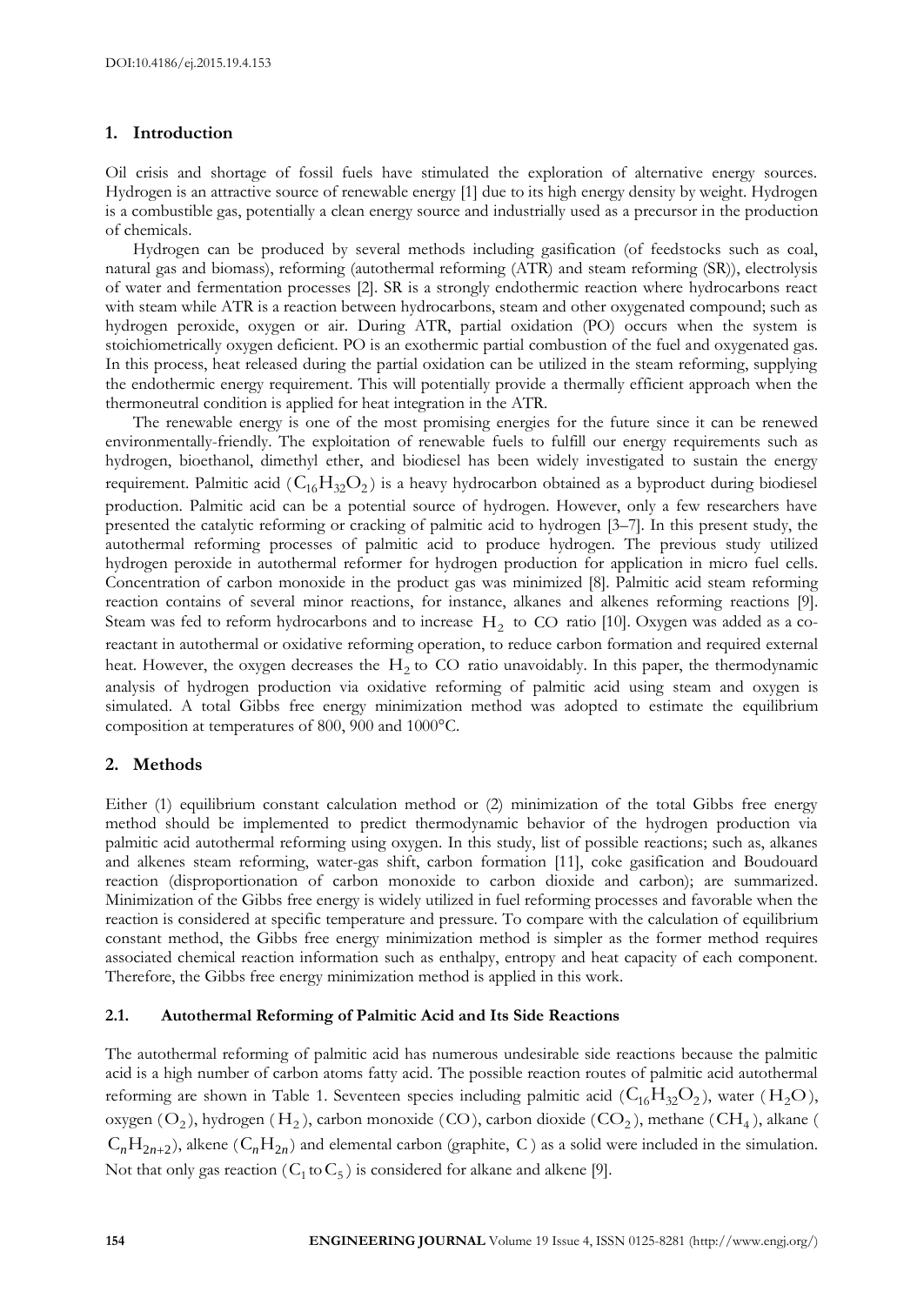| No. | Reaction                               | Equation                                                            |  |  |
|-----|----------------------------------------|---------------------------------------------------------------------|--|--|
| 1   | Steam reforming of palmitic acid       | $C_{16}H_{32}O_2 + 14H_2O \rightarrow 16CO + 30H_2$                 |  |  |
| 2   | Partial oxidation of palmitic acid     | $C_{16}H_{32}O_2+15O_2 \rightarrow 16CO+16H_2O$                     |  |  |
| 3   | Overall reaction of palmitic acid      | $C_{16}H_{32}O_2 + 7H_2O + 7.5O_2 \rightarrow 16CO + 15H_2 + 8H_2O$ |  |  |
| 4   | Methane decomposition                  | $CH_4 \rightarrow C+2H_2$                                           |  |  |
| 5   | Boudouard reaction                     | $2CO \rightarrow C + CO$                                            |  |  |
| 6   | Water-gas shift reaction               | $CO+H2O \rightarrow CO2 + H2$                                       |  |  |
| 7   | Hydrogenation of carbon<br>monoxide(1) | $CO+3H_2 \rightarrow CH_4 + H_2O$                                   |  |  |
| 8   | Hydrogenation of carbon dioxide        | $CO2+4H2 \rightarrow CH4+2H2O$                                      |  |  |
| 9   | Hydrogenation of carbon<br>monoxide(2) | $2CO+2H_2 \rightarrow CO_2 + CH_4$                                  |  |  |
| 10  | Hydrogenation of coke                  | $C+2H_2 \rightarrow CH_4$                                           |  |  |
| 11  | Methane steam reforming                | $CH_4+H_2O \rightarrow CO+3H_2$                                     |  |  |
| 12  | Methane dry reforming                  | $CH_4$ +CO <sub>2</sub> $\rightarrow$ 2CO + 2H <sub>2</sub>         |  |  |
| 13  | Carbon monoxide reduction(1)           | $CO+H_2 \rightarrow C+3H_2O$                                        |  |  |
| 14  | Carbon monoxide reduction(2)           | $2CO+2H_2 \rightarrow 2C+2H_2O$                                     |  |  |
| 15  | Reverse water-gas shift reaction       | $CO, +H_2 \rightarrow CO + H_2O$                                    |  |  |
| 16  | Coke gasification                      | $C+H_2O \rightarrow CO + H_2$                                       |  |  |
| 17  | Oxidation of methane                   | $CH_4+2O_2 \rightarrow CO_2+2H_2O$                                  |  |  |
| 18  | Partial oxidation of carbon monoxide   | $CO+0.5O_2 \rightarrow CO_2$                                        |  |  |
|     | Alkane steam reforming                 |                                                                     |  |  |
| 19  | Methane SR                             | $CH_4+H_2O \rightarrow CO+3H_2$                                     |  |  |
| 20  | Ethane SR                              | $C_2H_6+2H_2O \rightarrow 2CO+5H_2$                                 |  |  |
| 21  | Propane SR                             | $C_3H_8+3H_2O \rightarrow 3CO+7H_2$                                 |  |  |
| 22  | <b>Butane SR</b>                       | $C_4H_{10}+4H_2O \rightarrow 4CO+9H_2$                              |  |  |
| 23  | Pentane SR                             | $C_5H_{12}+5H_2O \rightarrow 5CO+11H_2$                             |  |  |
|     | Alkane partial oxidation               |                                                                     |  |  |
| 24  | Metane PO                              | $CH4+0.5O2 \rightarrow CO+2H2$                                      |  |  |
| 25  | Etane PO                               | $C_2H_6+O_2 \rightarrow 2CO+3H_2$                                   |  |  |
| 26  | Propane PO                             | $C_3H_8+1.5O_2 \rightarrow 3CO+4H_2$                                |  |  |
| 27  | Butane PO                              | $C_4H_{10}+2O_2 \rightarrow 4CO+5H_2$                               |  |  |
| 28  | Pentane PO                             | $C_5H_{12}+2.5O_2 \rightarrow 5CO+6H_2$                             |  |  |
|     | Alkene steam reforming                 |                                                                     |  |  |
| 29  | Ethylene SR                            | $C_2H_4 + 2H_2O \rightarrow 2CO + 4H_2$                             |  |  |
| 30  | Propylene SR                           | $C_3H_6+3H_2O \rightarrow 3CO+6H_2$                                 |  |  |
| 31  | <b>Butene SR</b>                       | $C_4H_8+4H_2O \rightarrow 4CO+8H_2$                                 |  |  |
| 32  | Pentene SR                             | $C_5H_{10}+5H_2O \rightarrow 5CO+10H_2$                             |  |  |
|     | Alkene partial oxidation               |                                                                     |  |  |
| 33  | Ethylene PO                            | $C_2H_4+O_2 \rightarrow 2CO+2H_2$                                   |  |  |
| 34  | Propylene PO                           | $C_3H_6+1.5O_2 \rightarrow 3CO+3H_2$                                |  |  |
| 35  | Butene PO                              | $C_4H_8+2O_2 \rightarrow 4CO+4H_2$                                  |  |  |
| 36  | Pentene PO                             | $C_5H_{10}+2.5O_2 \rightarrow 5CO+5H_2$                             |  |  |

Table 1. Reaction of autothermal reforming using palmitic acid [2].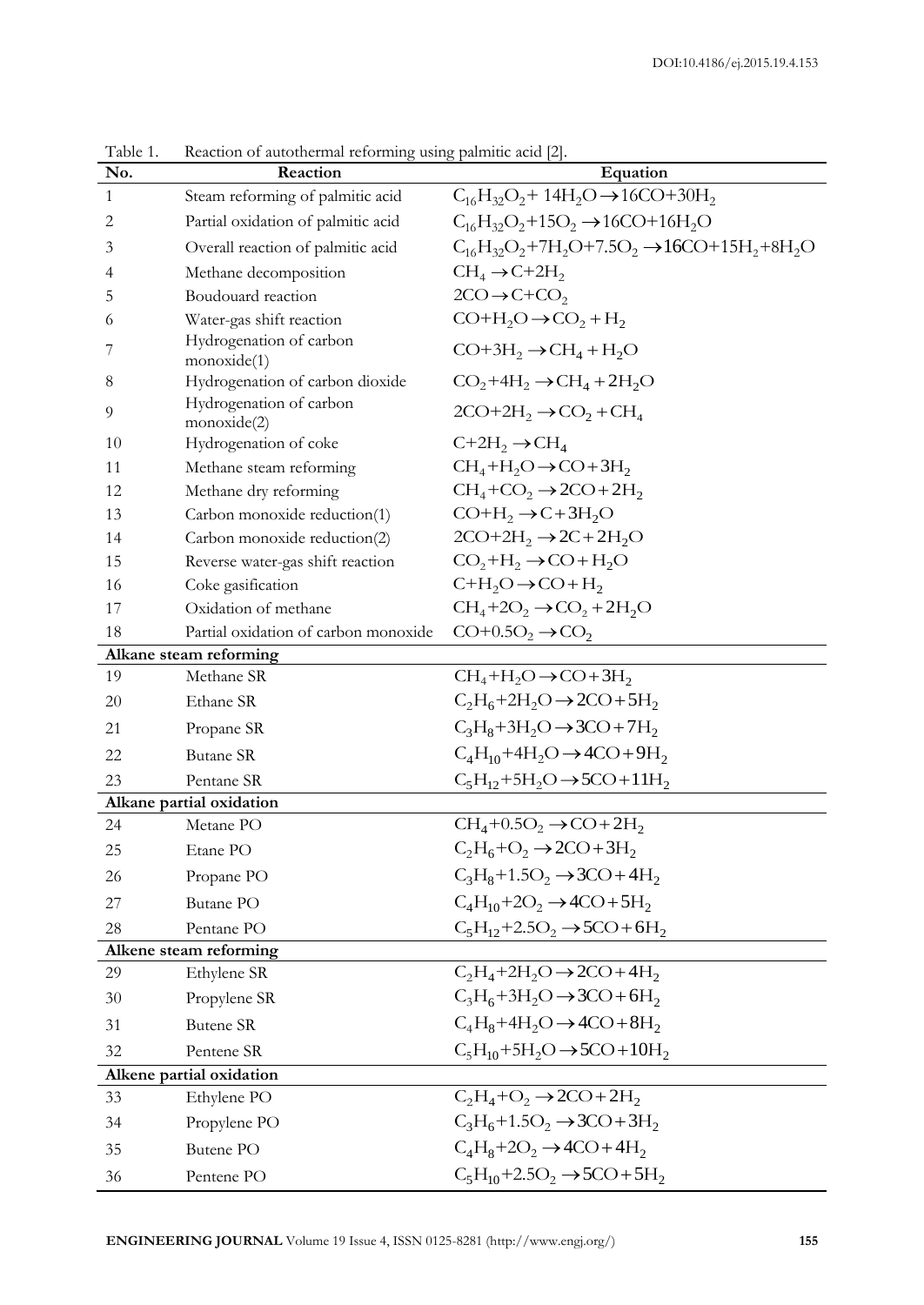| No.              | Reaction                       | Equation                                               |  |  |  |  |
|------------------|--------------------------------|--------------------------------------------------------|--|--|--|--|
| Alkane oxidation |                                |                                                        |  |  |  |  |
| 37               | Methane oxidation              | $CH4+2O2 \rightarrow CO2+2H2O$                         |  |  |  |  |
| 38               | Ethane oxidation               | $C_2H_4+2O_2 \rightarrow CO_2+2H_2O$                   |  |  |  |  |
| 39               | Propane oxidation              | $C_3H_8+5O_2 \rightarrow 3CO_2+4H_2O$                  |  |  |  |  |
| 40               | Butane oxidation               | $C_4H_{10}+6.5O_2 \rightarrow 4CO_2+5H_2O$             |  |  |  |  |
| 41               | Pentane oxidation              | $C_5H_{12}+8O_2 \rightarrow 5CO_2+6H_2O$               |  |  |  |  |
| Decomposition    |                                |                                                        |  |  |  |  |
| 42               | Palmitic acid decomposition(1) | $C_{16}H_{32}O_2 \rightarrow 2H_2 + 7CH_4 + 7C + 2CO$  |  |  |  |  |
| 43               | Palmitic acid decomposition(2) | $C_{16}H_{32}O_2 \rightarrow 2H_2 + 7CH_4 + 8C + CO_2$ |  |  |  |  |

#### **2.2. Estimate Gibbs Free Energy**

Gibbs free energy of each element was calculated from enthalpy, entropy and heat capacity at various temperatures as shown in Eq. (1), using PTC Mathcad Prime 2.0.

$$
\Delta G = \Delta H - T \cdot \Delta S \tag{1}
$$

$$
\Delta H = \Delta H_f^o + \int_{T_0}^T C_{p_0} dT \tag{2}
$$

$$
\Delta S = \frac{1}{T_0} (\Delta H_f^o - \Delta G_f^o) + \int_{T_0}^{T} \frac{C_{p_0}}{T} dT
$$
\n(3)

$$
T_0 \xrightarrow{T_0} T_1 \xrightarrow{T_0} T
$$
  
\n
$$
C_{p_0} = A + B \cdot T + C \cdot T^2 + D \cdot T^3 + E \cdot T^4
$$
 (4)

$$
\Delta G_r = \sum_{i=1}^{N} \gamma_i \Delta G_i \tag{5}
$$

$$
\Delta H_r = \sum_{i=1}^{N} \gamma_i \Delta H_i \tag{6}
$$

$$
\Delta S_r = \sum_{i=1}^N \gamma_i \Delta S_i \tag{7}
$$

 $(i = \text{component}, \gamma_i < 0 \text{ for reactant component and } \gamma_i > 0 \text{ for product component})$ where  $\Delta G$  is the Gibbs free energy of component in J/mol,  $\Delta H$  is the enthalpy of component in J/mol,  $\Delta S$  is the entropy of component in J/mol K,  $C_{p_0}$  is the capacity of component in J/g mol K,  $\Delta G_r$ ,

 $\Delta H_r$  and  $\Delta S_r$  are the Gibbs free energy in J/mol, the enthalpy in J/mol and the entropy of reaction in J/mol K, respectively. A, B, C, D and E are characteristic constants of particular gas taken from Handbook of Thermodynamics Diagram Volume 1-4 [12] at each operating temperature, which were determined by Aspen Plus using RGibb reactor and SRK equation.

Equilibrium constant  $(K)$  was calculated by the following equation:

$$
K = e^{\left(\frac{-\Delta G}{RT}\right)}\tag{8}
$$

where  $K$  is the chemical reaction equilibrium constant for reaction,  $\Delta G$  is the Gibbs free energy in kJ/mol,  $R$  is the universal gas constant in J/mol K and  $T$  is the temperature in K.

#### **2.3. Computational Prediction**

The yield and duty of each temperature were calculated from Aspen Plus program using RGibb reactor and SRK equation. Molar feed ratios of steam to palmitic acid (S/C) and oxygen to palmitic acid (O/C) are 0.5 to 4, respectively, with autothermal reaction at ambient pressure and temperatures between 800-1000°C. Methanation of CO synthesis is a catalytic exothermal process at temperatures of 473-673 K (200-400°C) and high pressure does not have any effect on hydrogen and carbon monoxide yields [13–17].

Hydrogen yield was calculated using Eq. (9)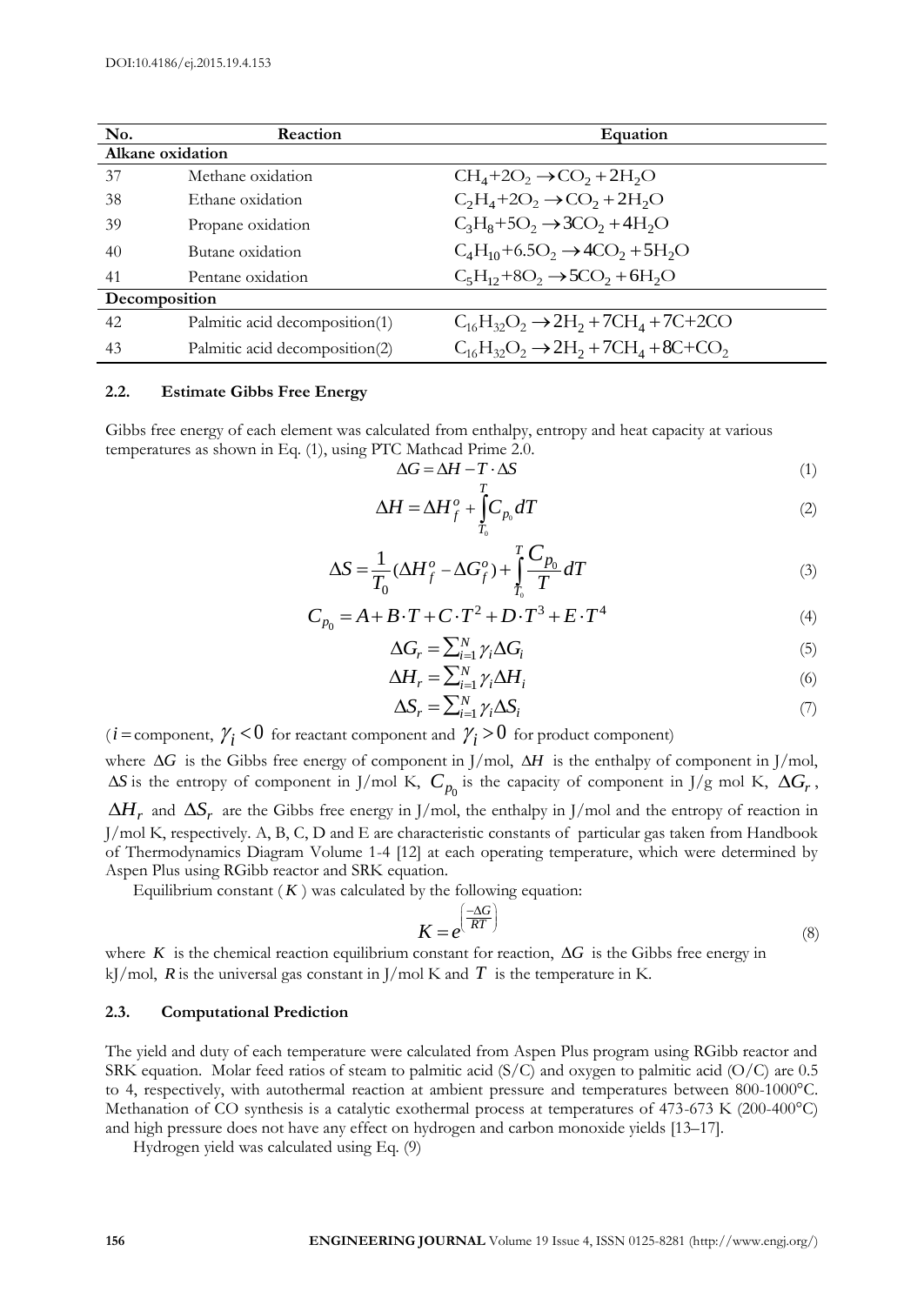$$
Y_i = \frac{F_{i\text{out}}}{F_{p_{in}}} \tag{9}
$$

where  $Y_i$  is the yield of hydrogen,  $F_{iout}$  is the molar flow rate of hydrogen at outlet,  $F_{P_{in}}$  is the molar flow rate of palmitic acid at inlet.

#### **3. Results and Discussion**

#### **3.1. Estimate Gibbs Free Energy of Reaction**

PTC Mathcad Prime 2.0 program is used for component enthalpy calculation where  $\Delta G_f$  and  $\Delta H_f$  are the standard Gibbs free energy of formation and enthalpy of formation in J/mol, respectively [18], and temperature in °C.

Evaluation of the enthalpy, entropy and Gibbs free energy were carried out using Eq. (5) to Eq. (7), to predict the thermodynamic behavior of the palmitic acid autothermal reforming. Estimated results are shown in Table 2. Equilibrium constants were estimated using Eq. (8). Heat of reactions, difference between the total enthalpy of formation of the products and that of the reactant, were calculated to indicate whether it is endothermic or exothermic reaction [19]. For the endothermic reaction, where the heat of reaction is positive, sufficient energy from surrounding is required to drive the process forward. On the other hand, the reaction is considered to be exothermic if it shows negative heat of reaction. In this case, the internal energy needs to be released to the surrounding during the reaction. In addition, Gibbs free energy of reaction can determine the direction of reaction, for example, negative of Gibbs free energy indicates that the reaction proceeds spontaneously in the forward direction at a particular temperature and pressure while the reaction proceeds spontaneously in the reverse direction for positive of Gibbs free energy [19].

From the result, most of reactions in the autothermal process are exothermic at these three temperatures except the steam reforming of palmitic acid (R-1), overall reaction of palmitic acid (R-3), methane decomposition (R-4), methane steam reforming (R-11), methane dry reforming (R-12), reverse water-gas shift reaction (R-15), coke gasification (R-16), alkane steam reforming (R-19 to 23) and alkene steam reforming (R-29 to 32). From the Gibbs free energy, the boudouard reaction (R-5), hydrogenation of carbon monoxide (1) and (2) (R-7 and R-9), hydrogenation of carbon dioxide (R-8), hydrogenation of coke (R-10), and carbon monoxide reduction (1) and (2) (R-13 to 14) are proceeded in the reverse reaction. Interestingly, water-gas shift reaction (R-6) is spontaneously forward reaction at low temperature (800°C) while at higher temperature (900 and 1000°C), it becomes spontaneously reverse reaction [20].

Once the Gibbs free energy is obtained, the thermodynamic equilibrium constant of the reaction ( *K* ) is then calculated using Eq. (8) to estimate the extent of the reaction. When the thermodynamic equilibrium constant is larger than 1.0, it indicates that the mixture at the process outlet contains mostly products, while less than 1.0 of that states the reactants as the main components. However, if the thermodynamic equilibrium constant is equal to 1.0, it means that the reaction reaches equilibrium with the same amounts of products and reactants.

Table 3 show the spontaneous reaction and *K* value of three temperatures using Eq. (8). The result shows that reactive reactions are boudouard reaction (R-5), hydrogenation of carbon dioxide (R-8), carbon monoxide reduction (1) (R-7), carbon monoxide reduction (2) (R-9) and hydrogenation of coke (R-10). Water-gas shift reaction (R-6) is active at 800°C while reverse water-gas shift reaction (R-15) is active at 900 and 1000°C. Gibbs free energy of the water-gas shift reaction was increased with increasing temperature and became positive (cannot be occurred by itself) at temperature around 900°C [20].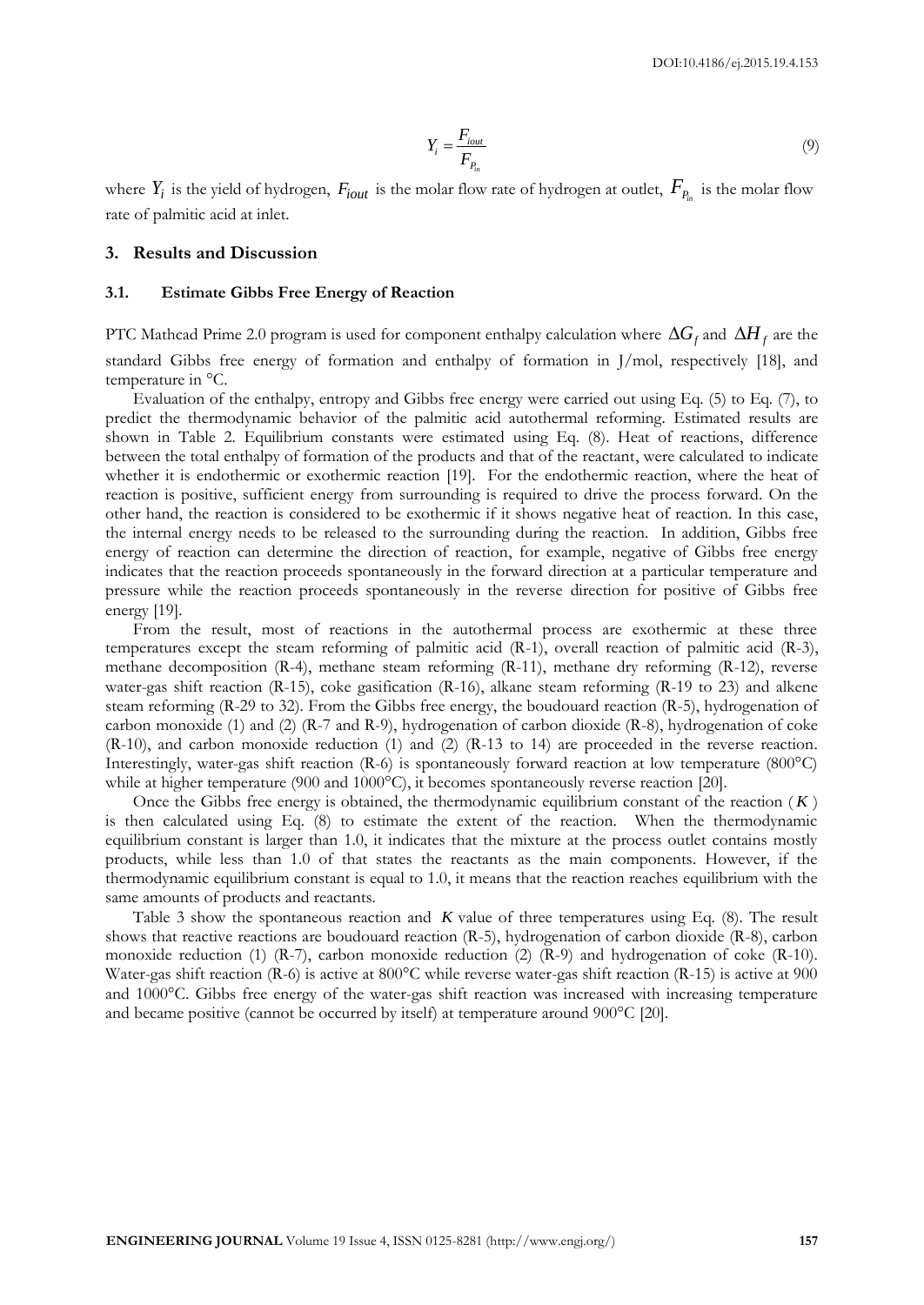|          |                                       | At 800°C              |                       | At 900°C              |                       | At $1000^{\circ} \text{C}$ |                                            |
|----------|---------------------------------------|-----------------------|-----------------------|-----------------------|-----------------------|----------------------------|--------------------------------------------|
| No.      | Reaction                              | ΔΗ                    | $\Delta G$            | ΔΗ                    | $\Delta G$            | $\Delta H$                 | $\Delta G$                                 |
|          |                                       | (1/mol)               | (J/mol)               | (I/mol)               | (J/mol)               | (J/mol)                    | (J/mol)                                    |
| 1        | Steam reforming of palmitic acid      | 1.87×10 <sup>6</sup>  | $-2.31 \times 10^5$   | $1.84 \times 10^{6}$  | $-4.41 \times 10^5$   | 1.79×10 <sup>6</sup>       | $-6.50 \times 10^5$                        |
| 2        | Partial oxidation of palmitic acid    | $-5.57 \times 10^6$   | $-6.54 \times 10^{6}$ | $-5.62 \times 10^{6}$ | $-6.64 \times 10^{6}$ | $-5.69\times10^{6}$        | $-6.74 \times 10^6$                        |
| 3        | Overall reaction of peroxide          | $-2.02\times10^{6}$   | $-6.23 \times 10^6$   | $2.00 \times 10^6$    | $-3.63 \times 10^5$   | $-2.01 \times 10^6$        | $-7.02 \times 10^6$                        |
| 4        | Methane decomposition                 | 8.98×10 <sup>4</sup>  | $-2.76 \times 10^4$   | $9.04 \times 10^{4}$  | $-3.86 \times 10^4$   | 8.93×10 <sup>4</sup>       | $-5.11 \times 10^{4}$                      |
| 5        | Boudouard reaction                    | $-1.70 \times 10^5$   | $1.73 \times 10^{4}$  | $-1.69 \times 10^{5}$ | $3.46 \times 10^{4}$  | $-1.70 \times 10^5$        | $5.04 \times 10^{4}$                       |
| 6        | Water-gas shift reaction              | $-3.45 \times 10^4$   | $-1.10 \times 10^3$   | $-3.35 \times 10^{4}$ | $1.96 \times 10^{3}$  | $-3.25 \times 10^4$        | $4.94 \times 10^{3}$                       |
| 7        | Hydrogenation of carbon monoxide(1)   | $-2.26 \times 10^5$   | $4.60 \times 10^{4}$  | $-2.26 \times 10^5$   | $7.12 \times 10^{4}$  | $-2.27 \times 10^5$        | $9.66 \times 10^{4}$                       |
| 8        | Hydrogenation of carbon dioxide       | $-1.91 \times 10^{5}$ | 4.71×10 <sup>4</sup>  | $-1.93 \times 10^{5}$ | $6.92 \times 10^{4}$  | $-1.94 \times 10^{5}$      | $9.16 \times 10^{4}$                       |
| 9        | Hydrogenation of carbon monoxide(2)   | $-2.60 \times 10^5$   | 4.49×10 <sup>4</sup>  | $-2.60 \times 10^5$   | 7.32×10 <sup>4</sup>  | $-2.59\times10^{5}$        | $1.02 \times 10^5$                         |
| 10       | Hydrogenation of coke                 | $-8.98 \times 10^4$   | $2.76 \times 10^{4}$  | $-9.04 \times 10^4$   | $3.86 \times 10^{4}$  | $-8.93 \times 10^{4}$      | $5.11 \times 10^{4}$                       |
| 11       | Methane steam reforming               | $2.26 \times 10^5$    | $-4.60 \times 10^4$   | $2.26 \times 10^5$    | $-7.12 \times 10^4$   | $2.27 \times 10^5$         | $-9.66 \times 10^4$                        |
| 12       | Methane dry reforming                 | $2.60 \times 10^{5}$  | $-4.49 \times 10^{4}$ | $2.60 \times 10^5$    | $-7.32 \times 10^{4}$ | $2.59 \times 10^5$         | $-1.02 \times 10^5$                        |
| 13       | Carbon monoxide reduction(1)          | $-1.36 \times 10^5$   | $1.84 \times 10^{4}$  | $-1.36 \times 10^{5}$ | $3.26 \times 10^{4}$  | $-1.37 \times 10^{5}$      | 4.55×10 <sup>4</sup>                       |
| 14       | Carbon monoxide reduction(2)          | $-2.72 \times 10^5$   | $3.67 \times 10^{4}$  | $-2.72 \times 10^5$   | $6.53 \times 10^{4}$  | $-2.74 \times 10^5$        | $9.09 \times 10^{4}$                       |
| 15       | Reverse water-gas shift reaction      | $3.45 \times 10^{4}$  | $1.10 \times 10^3$    | $3.35 \times 10^{4}$  | $-1.96 \times 10^3$   | $3.25 \times 10^{4}$       | $-4.94 \times 10^3$                        |
| 16       | Coke gasification                     | $1.36 \times 10^5$    | $-1.84 \times 10^4$   | $1.36 \times 10^{5}$  | $-3.26 \times 10^4$   | $1.37 \times 10^5$         | $-4.55 \times 10^4$                        |
| 17       | Oxidation of methane                  | $-8.02 \times 10^5$   | $-8.01 \times 10^5$   | $-8.03 \times 10^5$   | $-8.02 \times 10^5$   | $-8.03 \times 10^5$        | $-8.02\times10^{5}$                        |
| 18       | Partial oxidation of carbon monoxide  | $-2.83 \times 10^5$   | $-1.90 \times 10^5$   | $-2.82 \times 10^5$   | $-1.81 \times 10^5$   | $-2.82 \times 10^5$        | $-1.73 \times 10^5$                        |
|          | Alkane steam reforming                |                       |                       |                       |                       |                            |                                            |
| 19       | Methane SR                            | $2.26 \times 10^{5}$  | $-4.60 \times 10^4$   | $2.26 \times 10^{5}$  | $-7.12 \times 10^4$   | $2.27 \times 10^{5}$       | $-9.66 \times 10^4$                        |
| 20       | Ethane SR                             | $2.52 \times 10^5$    | $-2.89 \times 10^5$   | $1.99 \times 10^{5}$  | $-3.94 \times 10^5$   | $3.74 \times 10^{5}$       | $-2.68 \times 10^5$                        |
| 21       | Propane SR                            | $5.38 \times 10^5$    | $-2.71 \times 10^5$   | $5.38 \times 10^5$    | $-3.46 \times 10^5$   | $5.38 \times 10^5$         | $-4.21 \times 10^5$                        |
| 22       | <b>Butane SR</b>                      | $7.10\times10^{5}$    | $-4.23 \times 10^5$   | $6.99 \times 10^{5}$  | $-5.40 \times 10^5$   | $6.98 \times 10^{5}$       | $-6.45 \times 10^5$                        |
| 23       | Pentane SR                            | 8.60×10 <sup>5</sup>  | $-5.14 \times 10^5$   | $8.59 \times 10^5$    | $-6.41 \times 10^5$   | 8.58×105                   | $-7.69 \times 10^{5}$                      |
|          | Alkane partial oxidation              |                       |                       |                       |                       |                            |                                            |
| 24       | Methane PO                            | $-2.25 \times 10^4$   | $-2.35 \times 10^5$   | $-2.26 \times 10^{4}$ | $-2.54 \times 10^5$   | $-2.28 \times 10^4$        | $-2.74 \times 10^5$                        |
| 25       | Ethane PO                             | $-2.44 \times 10^5$   | $-6.66 \times 10^5$   | $-2.99 \times 10^{5}$ | $-7.60 \times 10^5$   | $-1.24 \times 10^5$        | $-6.23 \times 10^5$                        |
| 26       | Propane PO                            | $-2.07 \times 10^5$   | $-8.36 \times 10^5$   | $-2.08 \times 10^5$   | $-8.95 \times 10^5$   | $-2.10 \times 10^5$        | $-9.53 \times 10^5$                        |
| 27       | <b>Butane PO</b>                      | $-2.83 \times 10^5$   | $-1.18 \times 10^6$   | $-2.96 \times 10^{5}$ | $-1.27\times10^{6}$   | $-2.99 \times 10^{5}$      | $-1.36 \times 10^{6}$                      |
| 28       | Pentane PO                            | $-3.82 \times 10^5$   | $-1.46 \times 10^6$   | $-3.85 \times 10^5$   | $-1.56 \times 10^6$   | $-3.89 \times 10^{5}$      | $-1.66 \times 10^6$                        |
|          | Alkene steam reforming                |                       |                       |                       |                       |                            |                                            |
| 29       | Ethylene SR                           | $2.34 \times 10^{5}$  | $-1.62 \times 10^5$   | $2.35 \times 10^{5}$  | $-1.99 \times 10^{5}$ | $2.35 \times 10^{5}$       | $-2.36 \times 10^5$                        |
| $30\,$   | Propylene SR                          | $4.08 \times 10^{5}$  | $-2.54 \times 10^4$   | $4.09 \times 10^{5}$  | $-6.56 \times 10^4$   | $4.09 \times 10^{5}$       | $-1.06 \times 10^5$                        |
| 31       | Butene SR                             | 5.69×10 <sup>5</sup>  | $-1.01 \times 10^5$   | 5.69×10 <sup>5</sup>  | $-1.63 \times 10^5$   | 5.69×10 <sup>5</sup>       | $-2.26 \times 10^5$                        |
| 32       | Pentene SR                            | $7.30 \times 10^{5}$  | $-1.80 \times 10^5$   | $7.30 \times 10^5$    | $-2.64 \times 10^5$   | $7.30 \times 10^{5}$       | $-3.49 \times 10^{5}$                      |
|          | Alkene partial oxidation              |                       |                       |                       |                       |                            |                                            |
| 33       | Ethylene PO                           | $-2.63 \times 10^5$   | $-5.39 \times 10^{5}$ | $-2.63 \times 10^{5}$ | $-5.65 \times 10^5$   | $-2.64 \times 10^5$        | $-5.91 \times 10^5$                        |
| 34       | Propylene PO                          | $-3.36 \times 10^5$   | $-5.91 \times 10^{5}$ | $-3.38 \times 10^{5}$ | $-6.15 \times 10^5$   | $-3.39 \times 10^5$        |                                            |
| 35       | Butene PO                             | $-4.24 \times 10^5$   | $-8.55 \times 10^5$   | $-4.26 \times 10^5$   | $-8.96 \times 10^5$   | $-4.29 \times 10^5$        | $-6.39 \times 10^5$<br>$-9.36 \times 10^5$ |
| 36       | Pentene PO                            | $-5.11 \times 10^5$   | $-1.12 \times 10^6$   | $-5.14 \times 10^5$   | $-1.18\times10^6$     | $-5.17 \times 10^5$        | $-1.24 \times 10^6$                        |
|          | Alkane oxidation                      |                       |                       |                       |                       |                            |                                            |
|          | Methane oxidation                     |                       |                       |                       |                       |                            |                                            |
| 37       | Ethane oxidation                      | $-8.02 \times 10^5$   | $-8.01 \times 10^5$   | $-8.03 \times 10^5$   | $-8.02 \times 10^5$   | $-8.03 \times 10^5$        | $-8.02 \times 10^5$                        |
| 38<br>39 |                                       | $-1.55 \times 10^6$   | $-1.61 \times 10^{6}$ | $-1.61 \times 10^{6}$ | $-1.67 \times 10^{6}$ | $-1.44 \times 10^{6}$      | $-1.50 \times 10^6$                        |
| 40       | Propane oxidation                     | $-2.05 \times 10^6$   | $-2.16 \times 10^6$   | $-2.05 \times 10^6$   | $-2.17 \times 10^6$   | $-2.05 \times 10^6$        | $-2.18\times10^{6}$                        |
| 41       | Butane oxidation<br>Pentane oxidation | $-2.65 \times 10^6$   | $-2.88 \times 10^6$   | $-2.67 \times 10^{6}$ | $-2.91 \times 10^6$   | $-2.67\times10^{6}$        | $-2.93 \times 10^6$                        |
|          |                                       | $-3.28 \times 10^6$   | $-3.54 \times 10^6$   | $-3.29 \times 10^6$   | $-3.56 \times 10^{6}$ | $-3.29 \times 10^6$        | $-3.58 \times 10^6$                        |
|          | Decomposition                         |                       |                       |                       |                       |                            |                                            |
| 42       | Palmitic acid decomposition(1)        | $-6.58 \times 10^5$   | $-3.15 \times 10^5$   | $-6.94 \times 10^{5}$ | $-2.81 \times 10^5$   | $-7.53 \times 10^5$        | $-2.55 \times 10^5$                        |
| 43       | Palmitic acid decomposition(2)        | $-8.28 \times 10^5$   | $-2.98 \times 10^5$   | $-8.63 \times 10^{5}$ | $-2.47 \times 10^5$   | $-9.22 \times 10^5$        | $-2.05 \times 10^5$                        |

## Table 2. Enthalpy of reaction.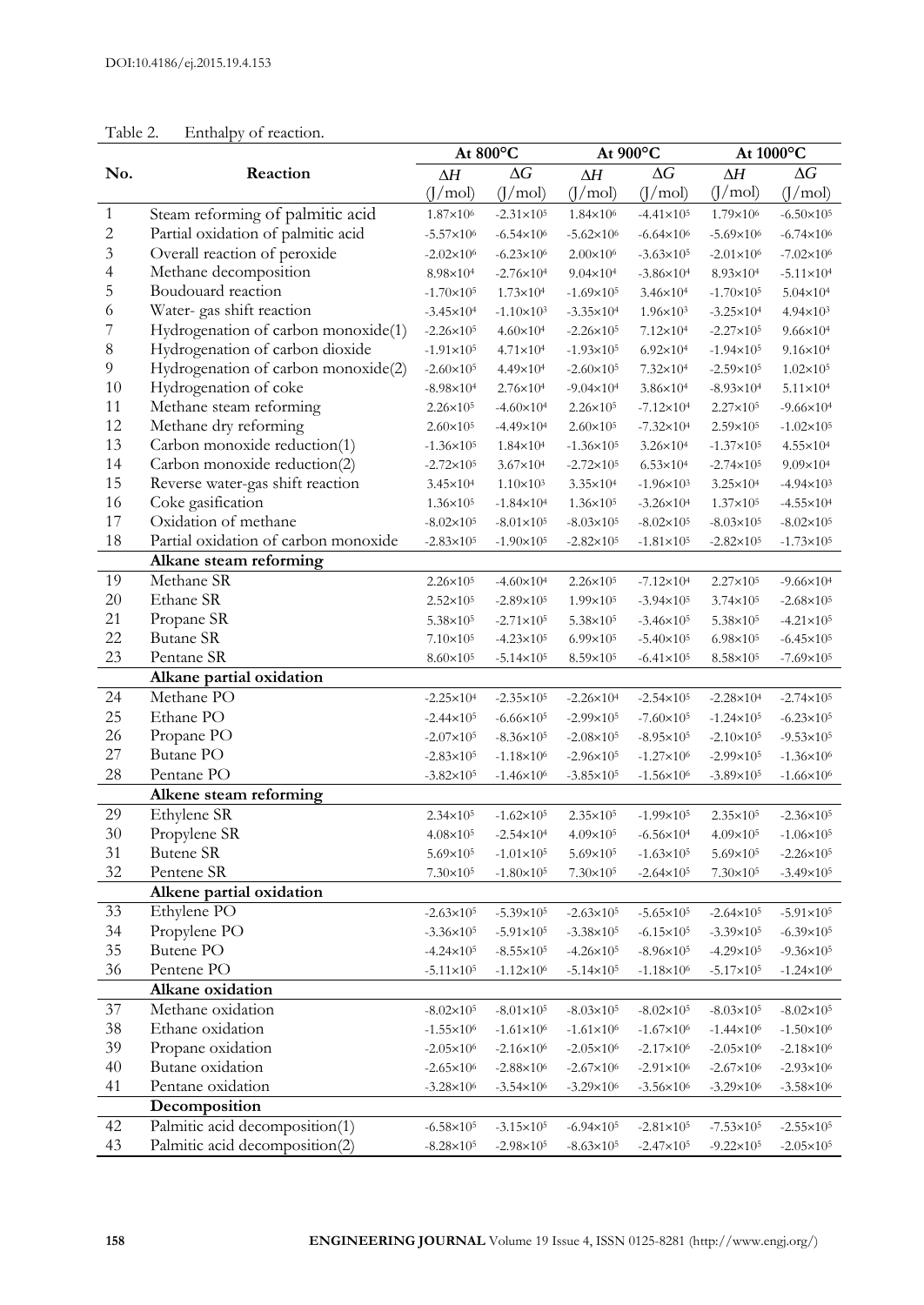| No.            |                                      | Equilibrium constant $(K)$ |          |           |  |  |
|----------------|--------------------------------------|----------------------------|----------|-----------|--|--|
|                | Reaction                             | At 800°C                   | At 900°C | At 1000°C |  |  |
| $\mathbf{1}$   | Steam reforming of palmitic acid     | 1.09                       | 1.11     | 1.14      |  |  |
| $\overline{c}$ | Partial oxidation of palmitic acid   | 2.05                       | 1.95     | 1.96      |  |  |
| 3              | Overall reaction of palmitic acid    | 1.50                       | 1.47     | 1.49      |  |  |
| 4              | Methane decomposition                | 1.00                       | 1.00     | 1.01      |  |  |
| 5              | Boudouard reaction                   | $\ast$                     | $\ast$   | $\ast$    |  |  |
| 6              | Water-gas shift reaction             | 1.00                       | $\ast$   | $\ast$    |  |  |
| 7              | Hydrogenation of carbon monoxide(1)  | $\ast$                     | $\ast$   | $\ast$    |  |  |
| 8              | Hydrogenation of carbon dioxide      | $\ast$                     | $\ast$   | $\ast$    |  |  |
| 9              | Hydrogenation of carbon monoxide(2)  | $\ast$                     | $\ast$   | $\ast$    |  |  |
| 10             | Hydrogenation of coke                | $\ast$                     | $\ast$   | $\ast$    |  |  |
| 11             | Methane steam reforming              | 1.01                       | 1.01     | 1.01      |  |  |
| 12             | Methane dry reforming                | 1.01                       | 1.01     | 1.01      |  |  |
| 13             | Carbon monoxide reduction(1)         | $\ast$                     | $\ast$   | $\ast$    |  |  |
| 14             | Carbon monoxide reduction(2)         | $\ast$                     | $\ast$   | $\ast$    |  |  |
| 15             | Reverse water-gas shift reaction     | $\ast$                     | 1.00     | 1.00      |  |  |
| 16             | Coke gasification                    | 1.00                       | 1.00     | 1.00      |  |  |
| 17             | Oxidation of methane                 | 1.09                       | 1.09     | 1.09      |  |  |
| 18             | Partial oxidation of carbon monoxide | 1.02                       | 1.02     | 1.02      |  |  |
|                | Alkane steam reforming               |                            |          |           |  |  |
| 19             | Methane SR                           | 1.01                       | 1.01     | 1.01      |  |  |
| $20\,$         | Ethane SR                            | 1.03                       | 1.04     | 1.03      |  |  |
| 21             | Propane SR                           | 1.03                       | 1.04     | 1.04      |  |  |
| 22             | <b>Butane SR</b>                     | 1.05                       | 1.06     | 1.07      |  |  |
| 23             | Pentane SR                           | 1.06                       | 1.07     | 1.08      |  |  |
|                | Alkane partial oxidation             |                            |          |           |  |  |
| 24             | Metane PO                            | 1.03                       | 1.03     | 1.03      |  |  |
| 25             | Etane PO                             | 1.08                       | 1.08     | 1.07      |  |  |
| 26             | Propane PO                           | 1.10                       | 1.10     | 1.10      |  |  |
| 27             | <b>Butane PO</b>                     | 1.14                       | 1.14     | 1.15      |  |  |
| 28             | Pentane PO                           | 1.18                       | 1.17     | 1.19      |  |  |
|                | Alkene steam reforming               |                            |          |           |  |  |
| 29             | Ethylene SR                          | 1.03                       | 1.02     | 1.02      |  |  |
| $30\,$         | Propylene SR                         | 1.08                       | 1.01     | 1.01      |  |  |
| 31             | <b>Butene SR</b>                     | 1.01                       | 1.02     | 1.02      |  |  |
| 32             | Pentene SR                           | 1.02                       | 1.03     | 1.04      |  |  |
|                | Alkene partial oxidation             |                            |          |           |  |  |
| 33             | Ethylene PO                          | 1.06                       | 1.06     | 1.06      |  |  |
| 34             | Propylene PO                         | 1.07                       | 1.07     | 1.07      |  |  |
| 35             | Butene PO                            | 1.01                       | 1.10     | 1.10      |  |  |
| 36             | Pentene PO                           | 1.13                       | 1.13     | 1.14      |  |  |
|                | Alkane oxidation                     |                            |          |           |  |  |
| 37             | Methane oxidation                    | 1.09                       | 1.09     | 1.09      |  |  |
| 38             | Ethane oxidation                     | 1.20                       | 1.21     | 1.18      |  |  |
| 39             | Propane oxidation                    | 1.27                       | 1.28     | 1.28      |  |  |
| 40             | Butane oxidation                     | 1.38                       | 1.39     | 1.39      |  |  |
| 41             | Pentane oxidation                    | 1.49                       | 1.49     | 1.49      |  |  |
|                | Decomposition                        |                            |          |           |  |  |
| 42             | Palmitic acid decomposition(1)       | 1.04                       | 1.03     | 1.03      |  |  |
| 43             | Palmitic acid decomposition(2)       | 1.03                       | 1.03     | 1.02      |  |  |
|                |                                      |                            |          |           |  |  |

Table 3. Thermodynamic equilibrium constant for autothermal reforming reactions using palmitic acid.

\* *K* cannot be occurred by itself.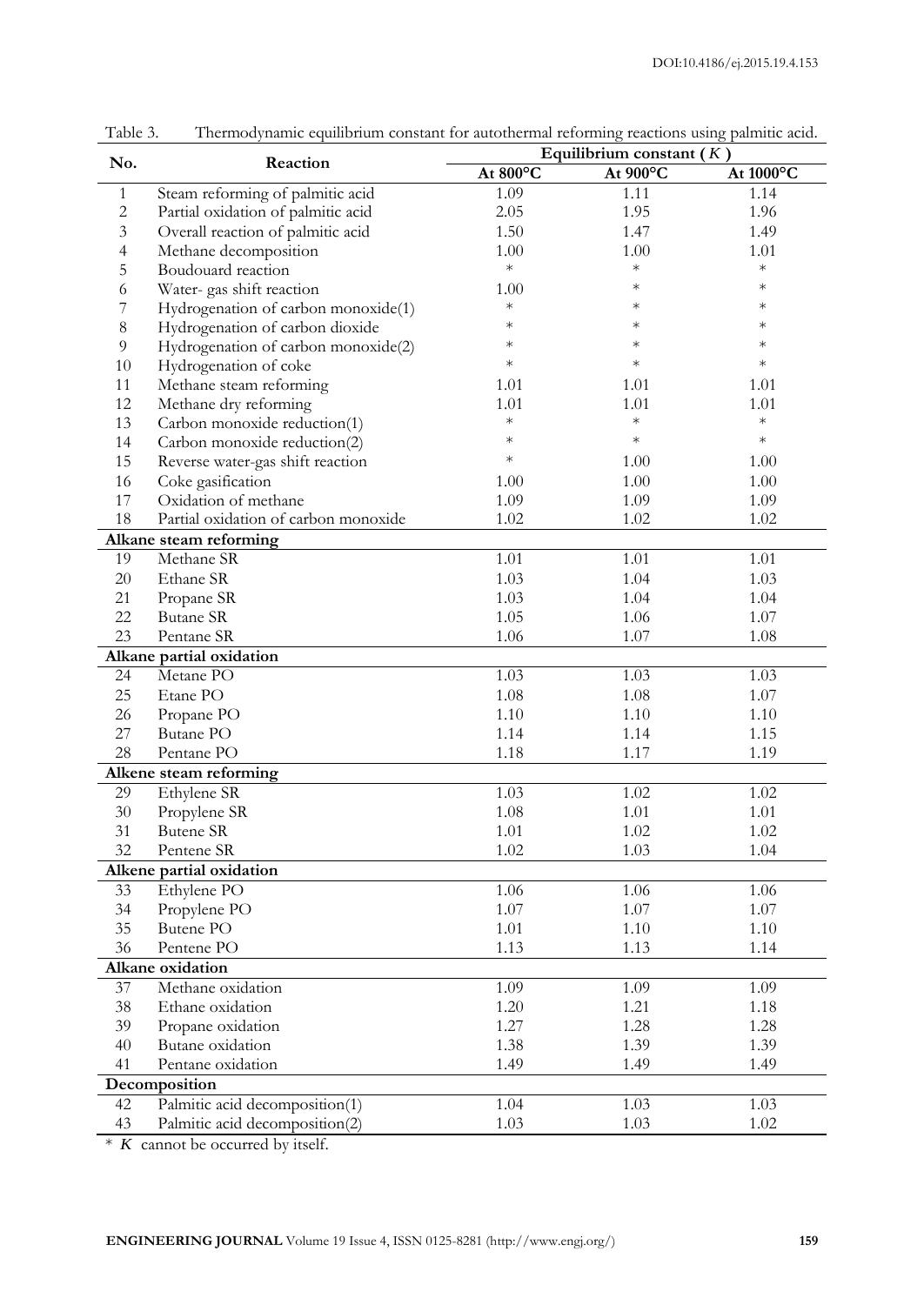#### **3.2. Heat Duty Calculation**

The heat duty and yield of hydrogen from steam reforming, partial oxidation reforming and autothermal reforming of palmitic acid using oxygen were determined at three different temperatures, 800, 900 and 1000°C, under atmospheric pressure using Aspen Plus program where the reactions at each temperature are defined by the minimum Gibbs free energy method. Figure 1 shows heat duties (watts) of autothermal reforming of palmitic acid where the yield of hydrogen is illustrated in Fig. 2.

For all range of S/C ratio (varied from 0.5 to 4), the heat duties of palmitic acid steam reforming decreases with increasing temperature. When the operating temperature was constant, the heat duties show a increasing trend when the ratio  $S/C$  is increased because the higher  $S/C$  promotes the endothermic reactions such as steam reforming of palmitic acid (R-1), overall reaction of palmitic acid (R-3), methane decomposition (R-4), methane steam reforming (R-11), methane dry reforming (R-12), coke gasification (R-16), alkane steam reforming (R-19 to 23) and alkene steam reforming (R-29 to 32); and prohibit the exothermic reactions such as reaction partial oxidation of palmitic acid (R-2), water-gas shift reaction (R-6), oxidation of methane (R-17), partial oxidation of carbon monoxide (R-18), alkane partial oxidation (R-24 to 28), Alkene partial oxidation (R-33 to 36), alkane oxidation (R-37 to 41) and decomposition of palmitic acid (R-42 and 43).

From the results, higher S/C ratio and lower temperature are favored. The optimum condition was at  $S/C$  ratio of 3 at 800 $^{\circ}$ C. Figure 1 shows that the net heat duties of autothermal reforming of palmitic acid. From the graph, the thermoneutral operation conditions can be obtained for S/C of 0.5 and O/C of 4 at 800°C (408.86 watt with lowest hydrogen yield of 14.94 mole/molepalmitic).

The highest endothermic of autothermal reforming using palmitic acid at ratio for S/C of 4 and O/C of 0.5 at 1000 $^{\circ}$ C (5,856.78 watt) can produce a maximum hydrogen yield of 17.88 mole/molepalmitic as shown in Figs. 1 and 2.

The thermodynamic analysis predicted that, during palmitic acid autothermal reforming, hydrogen can be produced from steam reforming of palmitic acid (R-1) in Table 1, overall reaction of palmitic acid (R-3), methane decomposition (R-4), water-gas shift reaction (R-6), methane steam reforming (R-11), methane dry reforming (R-12), coke gasification (R-16), alkane steam reforming (R-19 to 23), alkane partial oxidation (R-24 to 28), alkene steam reforming (R-29 to 32), alkene partial oxidation (R-33 to 36), alkane oxidation (R-37 to 41) and decomposition of palmitic acid (R-42 and 43), whereas hydrogen can be utilized in the reverse water-gas shift reaction (R-15). Figure 2 shows the hydrogen yield as a function of S/C ratio and O/C ratio at different temperatures.

In the palmitic acid autothermal process, carbon monoxide can be produced by steam reforming of palmitic acid (R-1), partial oxidation of palmitic acid (R-2), overall reaction of palmitic acid (R-3), methane steam reforming (R-11), methane dry reforming (R-12), reverse water-gas shift reaction (R-15), coke gasification (R-16), alkane steam reforming (R-19 to 23), alkane partial oxidation (R-24 to 28) and alkene steam reforming (R-29 to 32), alkene partial oxidation (R-33 to 36) and decomposition of palmitic acid (R-42 and 43), while it can be consumed in the water-gas shift reaction (R-6) and partial oxidation of carbon  $(R-18)$ . The carbon monoxide yield as a function of S/C ratio and O/C ratio at different temperatures (Fig. 3) can be observed that the yield is increased with increasing temperature as well as increasing both S/C and  $O/C$  ratios. The maximum yield of 7.75 mole/molepalmitic and minimum yield of 2.43 mole/molepalmitic can be obtained at S/C of 4 and O/C of 4 at 1000 $^{\circ}$ C and at S/C of 0.5 and O/C of 0.5 at 800 $^{\circ}$ C, respectively.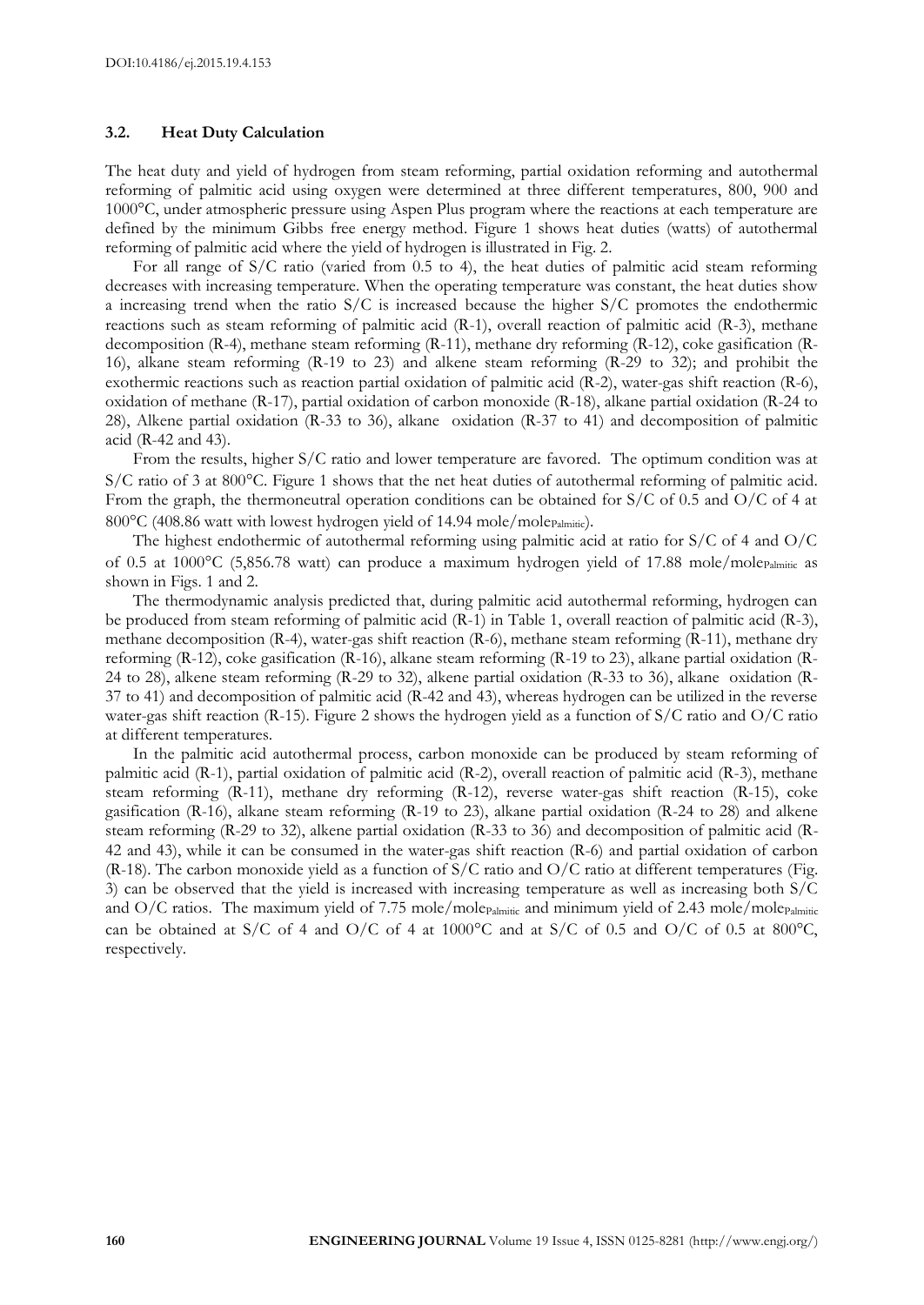









Fig. 1. Heat duty of autothermal reaction as a function of S/C ratio and O/C ratio at 1 atm and temperature: (a) 800°C, (b) 900°C and (c) 1000°C.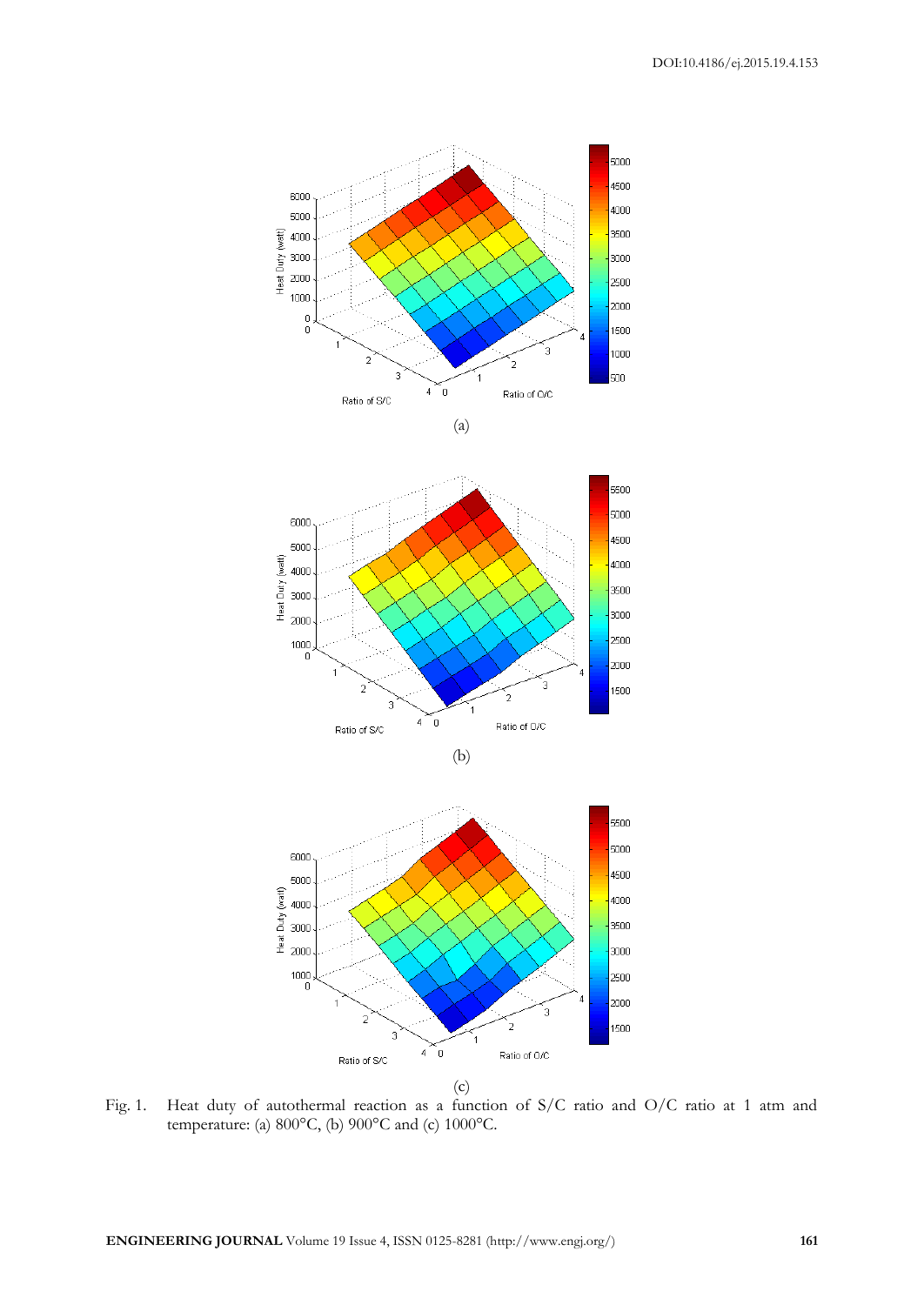

$$
(a)
$$







Fig. 2. Hydrogen yield as a function of S/C ratio and O/C ratio at 1 atm and temperature: (a) 800°C, (b) 900°C and (c) 1000°C.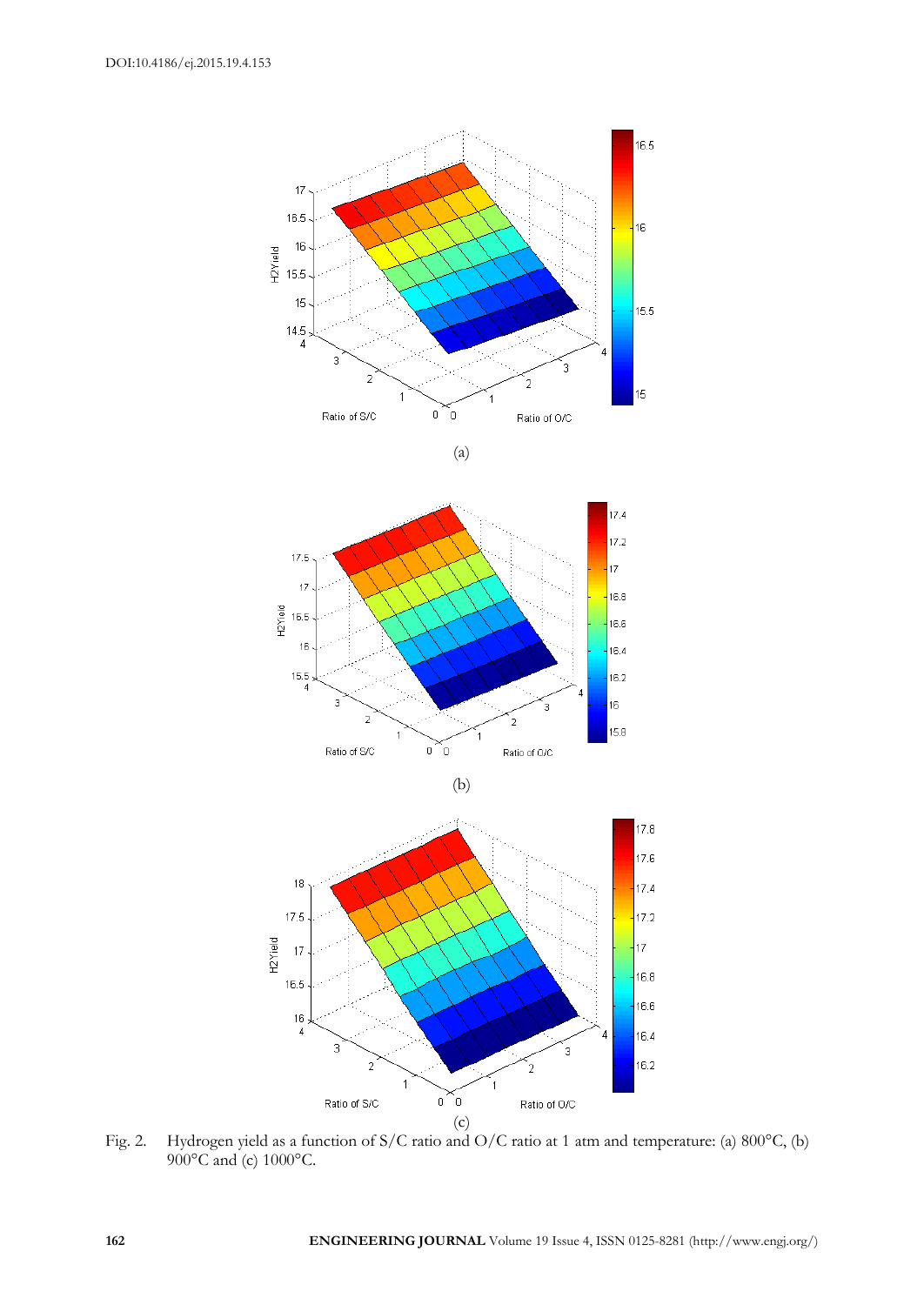



Fig. 3. Carbon monoxide yield as a function of S/C ratio and O/C ratio at 1 atm and temperature: (a) 800°C, (b) 900°C and (c) 1000°C.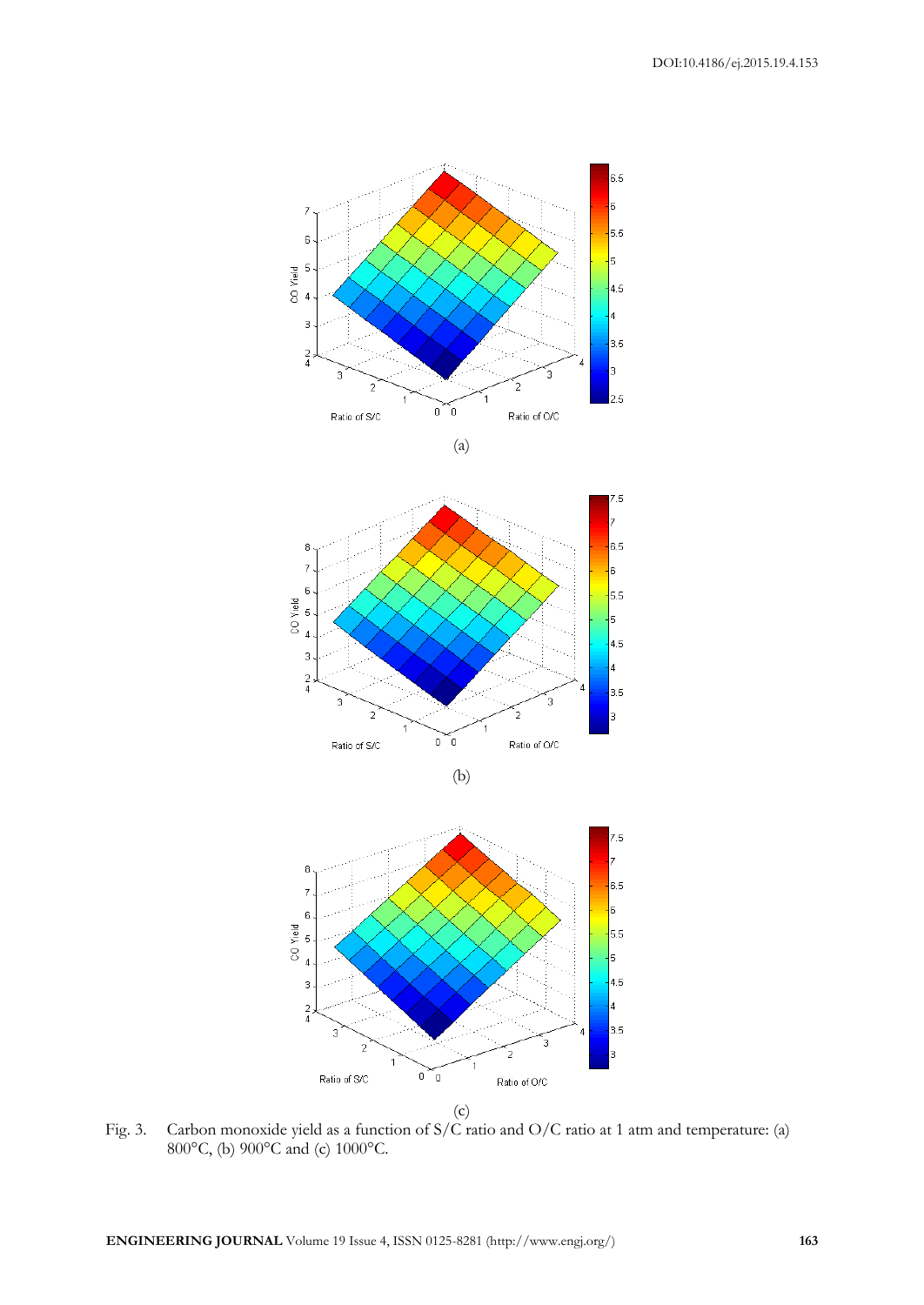#### **4. Conclusions**

Source of hydrogen production can be fossil fuel, higher hydrocarbon and also biomass. Since palmitic acid has high carbon atom, it is suitable to be the reactant for hydrogen production. In this study, the thermodynamic analysis was performed for all possible reactions at each temperature using minimization of the total Gibbs free energy. The net heat duties of steam reforming reaction and partial oxidation reaction decrease when increasing of water ratio and oxygen ratio, respectively. The selected operating temperature strongly influenced the hydrogen yields as well as the heat duty of reaction. Hydrogen production by steam reforming of hydrocarbons, partial oxidation of hydrocarbons and water-gas shift reaction are thermodynamically favored at high temperatures, resulting in higher yields of hydrogen at higher operating temperatures. At low temperatures, hydrogen yield was relatively low due to the formation of alkane by reaction of hydrogen and carbon monoxide. The highest endothermic at ratio for S/C of 4 and O/C of 0.5 with highest yield of hydrogen was found to be  $17.88$  mole/mole $_{\text{Palmitic}}$  at  $1000^{\circ}\text{C}$ .

#### **Acknowledgement**

Grants from Thailand Research Fund of King's Mongkut's University of Technology North Bangkok (MRG5680007) and from King's Mongkut's University of Technology North Bangkok (KMUTNB-GOV-58-54, KMUTNB-GOV-57-42) are acknowledged for the support.

#### **References**

- [1] J. Larminie and A. Dicks, *Fuel Cell Systems Explained*, 2nd ed. John Wiley and Sons, 2000.
- [2] U. W. Hartley, "Hydrogen-Production and Application," *The Journal of Industrial Technology*, vol. 9, no. 2, pp. 117–126, 2013.
- [3] A. Petchmala, N. Laosiripojana, B. Jongsomjit, M. Goto, J. Panpranot, O. Mekasuwandumrong, and A. Shotipruk, "Transesterification of palm oil and esterification of palm fatty acid in near- and supercritical methanol with  $SO_4$ - $ZrO_2$  catalysts," *Fuel*, vol. 89, pp. 2387–2392, 2010.
- [4] P. Mongkolbovornkij, V. Champreda, W. Sutthisripok, and N. Laosiripojana, "Esterification of industrial-grade palm fatty acid distillate over modified  $ZrO<sub>2</sub>$  (with WO<sup>3–</sup>, SO<sup>4–</sup> and TiO<sup>2</sup>–): Effects of co-solvent adding and water removal," *Fuel Processing Technology*, vol. 91, pp. 1510–1516, 2010.
- [5] A. Shotipruk, S. Assabumrungrat, P. Pavasanta, and N. Laosiripojana, "Reactivity of CeO<sup>2</sup> and Ce– ZrO<sup>2</sup> toward steam reforming of palm fatty acid distilled (PFAD) with co-fed oxygenand hydrogen," *Chem Eng Sci*., vol. 64, pp. 459–466, 2009.
- [6] N. Laosiripojana, W. Kiatkittipong, S. Charojrochkul, and S. Assabumrungrat, "Effects of support and co-fed elements on steam reforming of palm fatty acid distillate (PFAD) over Rh-based catalysts," *Appl Cat A: General*., vol. 383, pp. 50–57, 2010.
- [7] N. Laosiripojana, W. Kiatkittipong, and S. Assabumrungrat, "Partial oxidation of palm fatty acids over Ce-ZrO2: Roles of catalyst surface area, lattice oxygen capacity and mobility," *AIChE J*., vol. 57, pp. 2861–2869, 2011.
- [8] E. S. Jung, T. Kim, J. Jin, and S. Kwon, "Autothermal reformer using hydrogen peroxide for micro full cells," in *Proc. PowerMEMS 2009*, Washington, DC, USA, December 1–4, 2009.
- [9] A. N. Gaurav, "Hydrogen rich gas production by the autothermal reforming of biodiesel (FAME) for utilization in the solid-oxide fuel cells: A thermodynamic analysis," *Int J of Hydrogen Energy*., vol. 35, pp. 8894–8895, 2010.
- [10] S. Freni, G. Calogero, and S. Cavallaro, "Hydrogen production from methane through catalytic partial oxidation reactions," *J. of Power Sources*., vol. 87, pp. 28–38, 2000.
- [11] S. H. Chan and H. M. Wang, "Thermodynamic analysis of natural-gas fuel processing for fuel cell applications," *Int J of Hydrogen Energy*., vol. 25, pp. 441–449, 2000.
- [12] C. L. Yaws, *Handbook of Thermodynamics Diagram*. Texas: Gulf Publishing Company, 1996.
- [13] W. H. Chen, M. R. Lin, J. J. Lu, Y. Chao, and T. S. Leu, "Thermodynamic analysis of hydrogen production from methane via autothermal reforming and partial oxidation," *Int J of Hydrogen Energy*., vol. 35, pp. 787–797, 2010.